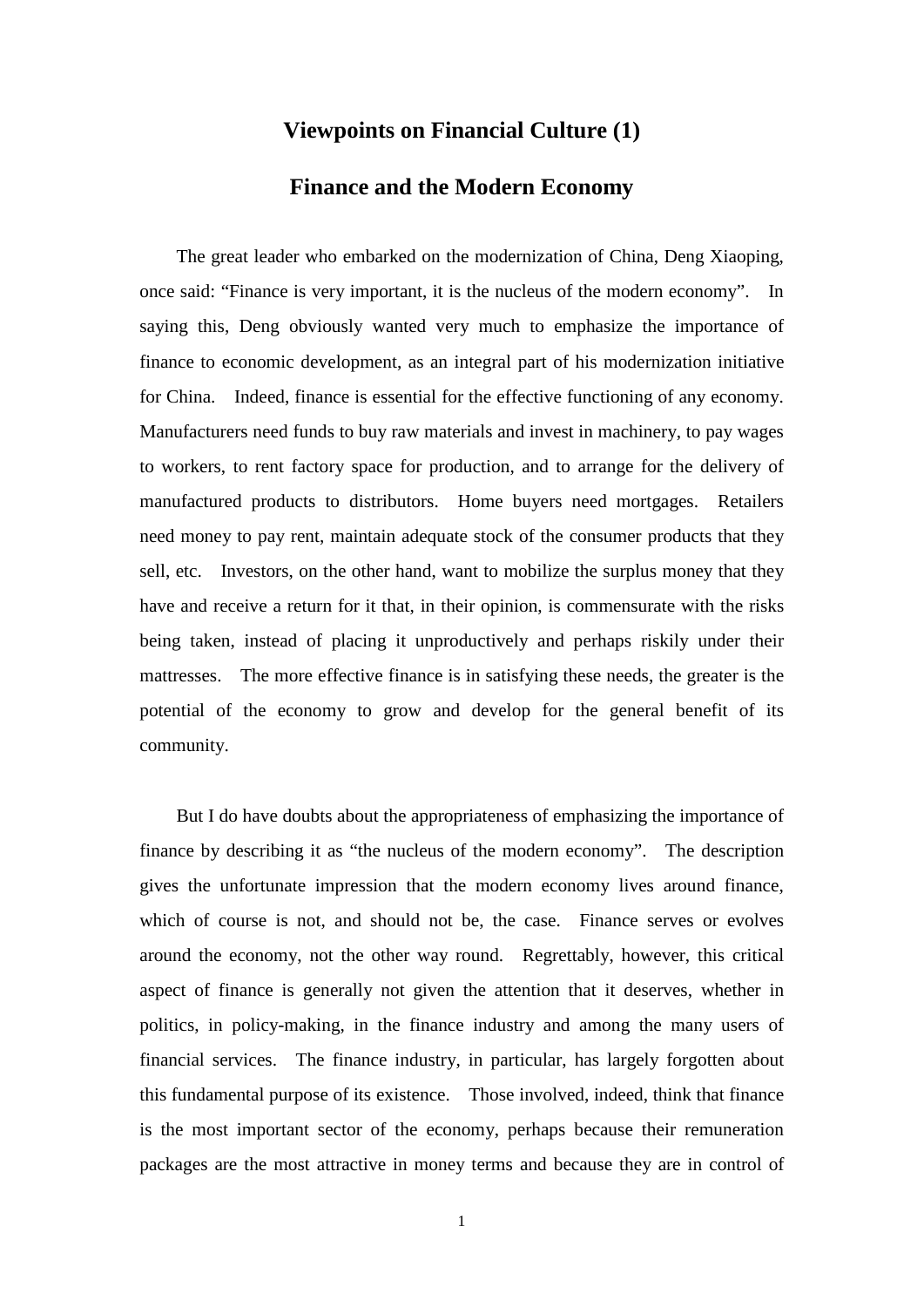other people's money, being in a position to decide where money comes from and where it goes to in the economy. This sentiment is regrettably shared by the community at large, recognizing the finance industry as where big and smart money is made quickly.

However, there really is no need for finance if there is not an economy to serve. Yet the mesmeric power of money has led to finance attaining a life of its own, very much disconnected from the core of the economy. This life is, interestingly, characterized by fast cars and complicated mathematical models, fat bonuses and mysterious acronyms, palatial offices and attentive individuals with their eyes glued to a myriad of forever blinking screens, trying to make a quick and big fortune. It is, regrettably, also characterized invariably, as we observe in the contemporary history of finance, by financial crises that were very damaging to the economy and debilitating to the community. Yes, this life of its own for finance provides employment to many and makes a lot of dreams come true, at least for the luckier ones. But clearly questions must be asked by all concerned—the politicians, the authorities, the finance industry, and the users of financial services—as to whether this outcome is in the public interest, in other words, whether finance, as now structured, is serving the economy as well as it should. The lifestyle of finance is certainly a colorful one, so is the lifestyle of those playing a role in defining its current, questionable structure. And that colorful lifestyle is ultimately paid for by the community at large, as users of financial services. The guardians of the public interest have a clear responsibility to ensure that finance serves the economy fairly and effectively.

The authorities have clearly not been idling in recent years. It has been almost a decade since the global financial crisis made in Wall Street erupted in 2007-08, and its debilitating consequences are still being felt in some economies. The response of the law enforcement agencies, led by those in the US, has been the criminalization and the rather forceful imposition of hefty fines in respect of identified behavioral aberrations of financial institutions in the past. At the same time, the financial